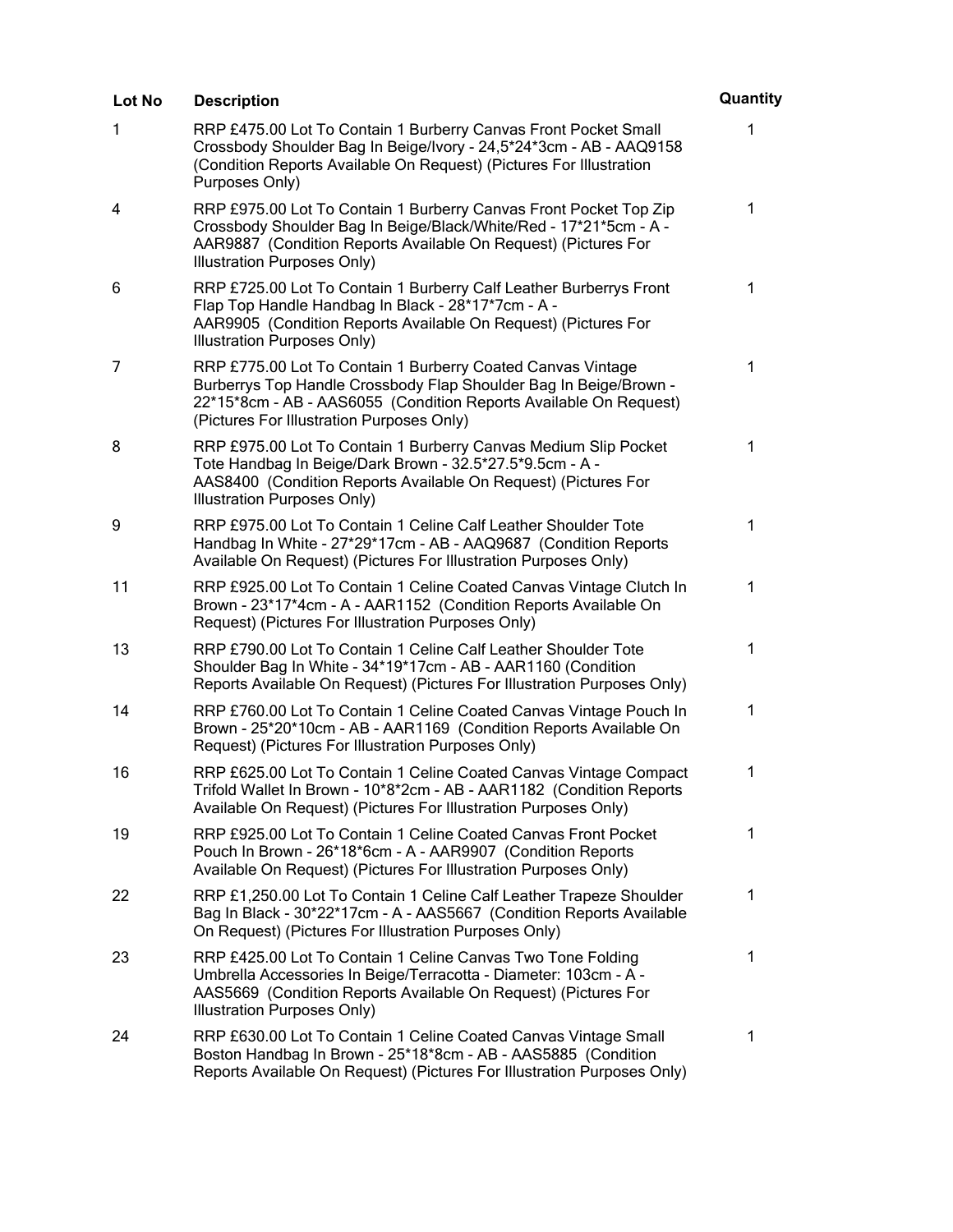| <b>Lot No</b> | <b>Description</b>                                                                                                                                                                                                                                                | Quantity    |
|---------------|-------------------------------------------------------------------------------------------------------------------------------------------------------------------------------------------------------------------------------------------------------------------|-------------|
| 26            | RRP £775.00 Lot To Contain 1 Chanel Calf Leather Continental Wallet<br>In Pink - 19*9*2cm - AB - AAQ9484 (Condition Reports Available On<br>Request) (Pictures For Illustration Purposes Only)                                                                    | 1           |
| 27            | RRP £630.00 Lot To Contain 1 Chanel Calf Leather CC Compact Bifold<br>Wallet In Olive Green - 11,5*10*2cm - AB - AAR0365 (Condition<br>Reports Available On Request) (Pictures For Illustration Purposes Only)                                                    | $\mathbf 1$ |
| 28            | RRP £775.00 Lot To Contain 1 Chanel Silk Rose Scarf In<br>Pink/Purple/Green - 90*90cm - AA - AAR9924 (Condition Reports<br>Available On Request) (Pictures For Illustration Purposes Only)                                                                        | 1           |
| 29            | RRP £825.00 Lot To Contain 1 Chanel Calf Leather CC Button Bifold<br>Compact Wallet In Light Blue - 10*9,5*3cm - AB - AAS1856 (Condition<br>Reports Available On Request) (Pictures For Illustration Purposes Only)                                               | 1           |
| 31            | RRP £975.00 Lot To Contain 1 Chloe Calf Leather Drew Chain<br>Shoulder Bag Shoulder Bag In Pink - 20*19*7cm - A -<br>AAS5891 (Condition Reports Available On Request) (Pictures For<br><b>Illustration Purposes Only)</b>                                         | 1           |
| 32            | RRP £475.00 Lot To Contain 1 Christian Louboutin Calf Leather<br>Macaron Mini Wallet In Pink - 11*8,5*2,5cm - A - AAQ8667 (Condition<br>Reports Available On Request) (Pictures For Illustration Purposes Only)                                                   | 1           |
| 33            | RRP £1,550.00 Lot To Contain 1 Christian Louboutin Canvas Backloubi<br>Jacquard Backpack In Black - 30*40*13cm - A - AAS3178 (Condition<br>Reports Available On Request) (Pictures For Illustration Purposes Only)                                                | 1           |
| 35            | RRP £950.00 Lot To Contain 1 Dior Calf Leather Pleated Hobo<br>Shoulder Bag In Beige - 32*35*10cm - A - AAQ9527 (Condition<br>Reports Available On Request) (Pictures For Illustration Purposes Only)                                                             | 1           |
| 36            | RRP £630.00 Lot To Contain 1 Dior Canvas Charming Lock Cannage<br>Tote Shoulder Bag In Pink - 21*21*5cm - AB - AAR0389 (Condition<br>Reports Available On Request) (Pictures For Illustration Purposes Only)                                                      | 1           |
| 38            | RRP £675.00 Lot To Contain 1 Dior Stainless Steel without Nickel CD<br>Rhinestone Round Pendant Necklace In Gold - Close Length: 21cm,<br>Pendant Size: 1*1cm - A - AAR1217 (Condition Reports Available On<br>Request) (Pictures For Illustration Purposes Only) | $\mathbf 1$ |
| 41            | RRP £1,050.00 Lot To Contain 1 Dior Coated Canvas Rasta Messenger<br>Bag Shoulder Bag In Brown/Red/Yellow/Green - 32*27,5*9cm - A -<br>AAS3205 (Condition Reports Available On Request) (Pictures For<br>Illustration Purposes Only)                              | 1           |
| 43            | RRP £845.00 Lot To Contain 1 Fendi Coated Canvas Vintage Hobo<br>Bag Shoulder Bag In Khaki/Black - 34,5*25*8,5cm - AB -<br>AAQ9876 (Condition Reports Available On Request) (Pictures For<br><b>Illustration Purposes Only)</b>                                   | 1           |
| 44            | RRP £845.00 Lot To Contain 1 Fendi Calf Leather Vintage Zip Shoulder<br>Bag In Beige - 30*20*5cm - AB - AAQ9877 (Condition Reports<br>Available On Request) (Pictures For Illustration Purposes Only)                                                             | $\mathbf 1$ |
| 45            | RRP £855.00 Lot To Contain 1 Fendi Calf Leather Vintage Mini<br>Macaroni Crossbody Bag Shoulder Bag In Black - 16*14*8cm - A -<br>AAQ9882 (Condition Reports Available On Request) (Pictures For<br>Illustration Purposes Only)                                   | 1           |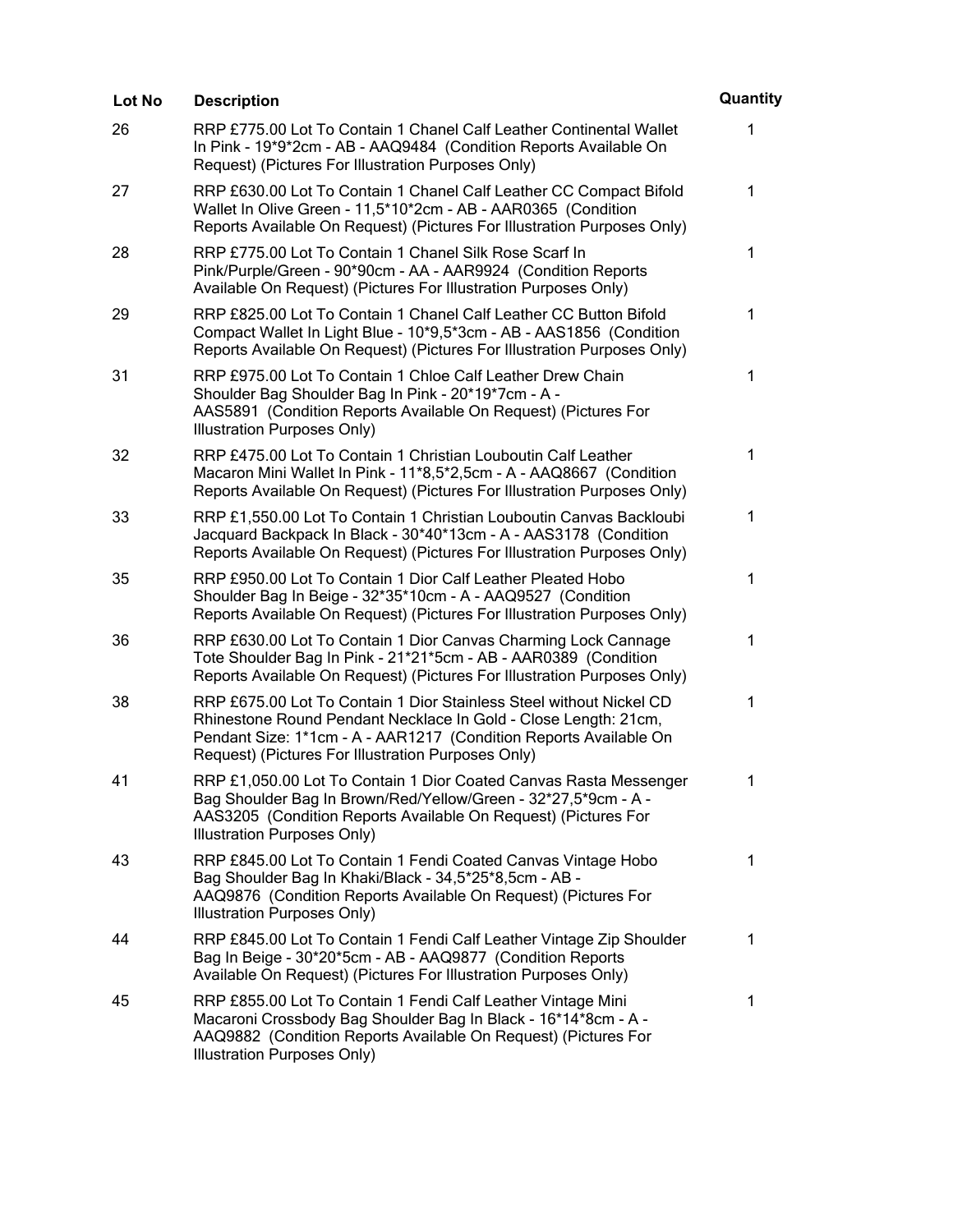| Lot No | <b>Description</b>                                                                                                                                                                                                                         | Quantity     |
|--------|--------------------------------------------------------------------------------------------------------------------------------------------------------------------------------------------------------------------------------------------|--------------|
| 47     | RRP £820.00 Lot To Contain 1 Fendi Canvas Pochette Bag Handbag In<br>Light Pink/Beige - 25*13*3cm - AB - AAR0391 (Condition Reports<br>Available On Request) (Pictures For Illustration Purposes Only)                                     | 1            |
| 48     | RRP £475.00 Lot To Contain 1 Fendi Coated Canvas Zip Around Wallet<br>In Black/Multicolour - 18,5*10*2,5cm - A - AAR0394 (Condition Reports<br>Available On Request) (Pictures For Illustration Purposes Only)                             | 1            |
| 49     | RRP £750.00 Lot To Contain 1 Fendi Coated Canvas Zip Around Wallet<br>In Black/Khaki - 20*11*2cm - AB - AAR0750 (Condition Reports<br>Available On Request) (Pictures For Illustration Purposes Only)                                      | $\mathbf 1$  |
| 50     | RRP £775.00 Lot To Contain 1 Fendi Calf Leather Slim Zip Around<br>Wallet In Yellow - 20*9*2cm - A - AAR1259 (Condition Reports<br>Available On Request) (Pictures For Illustration Purposes Only)                                         | 1            |
| 51     | RRP £680.00 Lot To Contain 1 Fendi Canvas Zip Tote Handbag In<br>Khaki/Brown - 33*25*13cm - AB - AAR1269 (Condition Reports<br>Available On Request) (Pictures For Illustration Purposes Only)                                             | 1            |
| 52     | RRP £680.00 Lot To Contain 1 Fendi Canvas Large Zip Tote Shoulder<br>Bag In Black - 41*46*3cm - A - AAR1275 (Condition Reports Available<br>On Request) (Pictures For Illustration Purposes Only)                                          | $\mathbf{1}$ |
| 53     | RRP £675.00 Lot To Contain 1 Fendi Calf Leather Crayon Monsters Zip<br>Around Wallet In Light Pink/Grey/Beige/Black - 18,5*10,5*2cm - A -<br>AAR1281 (Condition Reports Available On Request) (Pictures For<br>Illustration Purposes Only) | 1            |
| 54     | RRP £945.00 Lot To Contain 1 Fendi Canvas Roll Tote Shoulder Bag In<br>Dark Brown/Black - 35-48*27*13cm - A - AAR2127. (Condition Reports<br>Available On Request) (Pictures For Illustration Purposes Only)                               | 1            |
| 55     | RRP £750.00 Lot To Contain 1 Fendi Calf Leather Stud Compact Trifold<br>Wallet In Black - 15*9*2cm - A - AAR4399 (Condition Reports Available<br>On Request) (Pictures For Illustration Purposes Only)                                     | 1            |
| 56     | RRP £1,350.00 Lot To Contain 1 Fendi Canvas Mini Front Zip Shoulder<br>Tote Shoulder Bag In Brown/Yellow - 30*15*3cm - A -<br>AAR9932 (Condition Reports Available On Request) (Pictures For<br>Illustration Purposes Only)                | 1            |
| 57     | RRP £945.00 Lot To Contain 1 Fendi Canvas Tall Zip Tote Handbag In<br>Brown/Tan - 35*36*7cm - A - AAR9934 (Condition Reports Available<br>On Request) (Pictures For Illustration Purposes Only)                                            | $\mathbf 1$  |
| 59     | RRP £1,450.00 Lot To Contain 1 Fendi Canvas Large Surf Tote<br>Shoulder Bag In Brown - 35*30*13cm - A - AAS2973 (Condition<br>Reports Available On Request) (Pictures For Illustration Purposes Only)                                      | $\mathbf 1$  |
| 60     | RRP £1,000.00 Lot To Contain 1 Fendi Canvas Mamma Forever<br>Shoulder Bag In Light Blue/Beige - 29*19*12cm - A -<br>AAS3421 (Condition Reports Available On Request) (Pictures For<br>Illustration Purposes Only)                          | 1            |
| 61     | RRP £820.00 Lot To Contain 1 Fendi Calf Leather Think Fendi Clutch<br>Handbag In Black - 23.5*14.5*4cm - A - AAS4959 (Condition Reports<br>Available On Request) (Pictures For Illustration Purposes Only)                                 | 1            |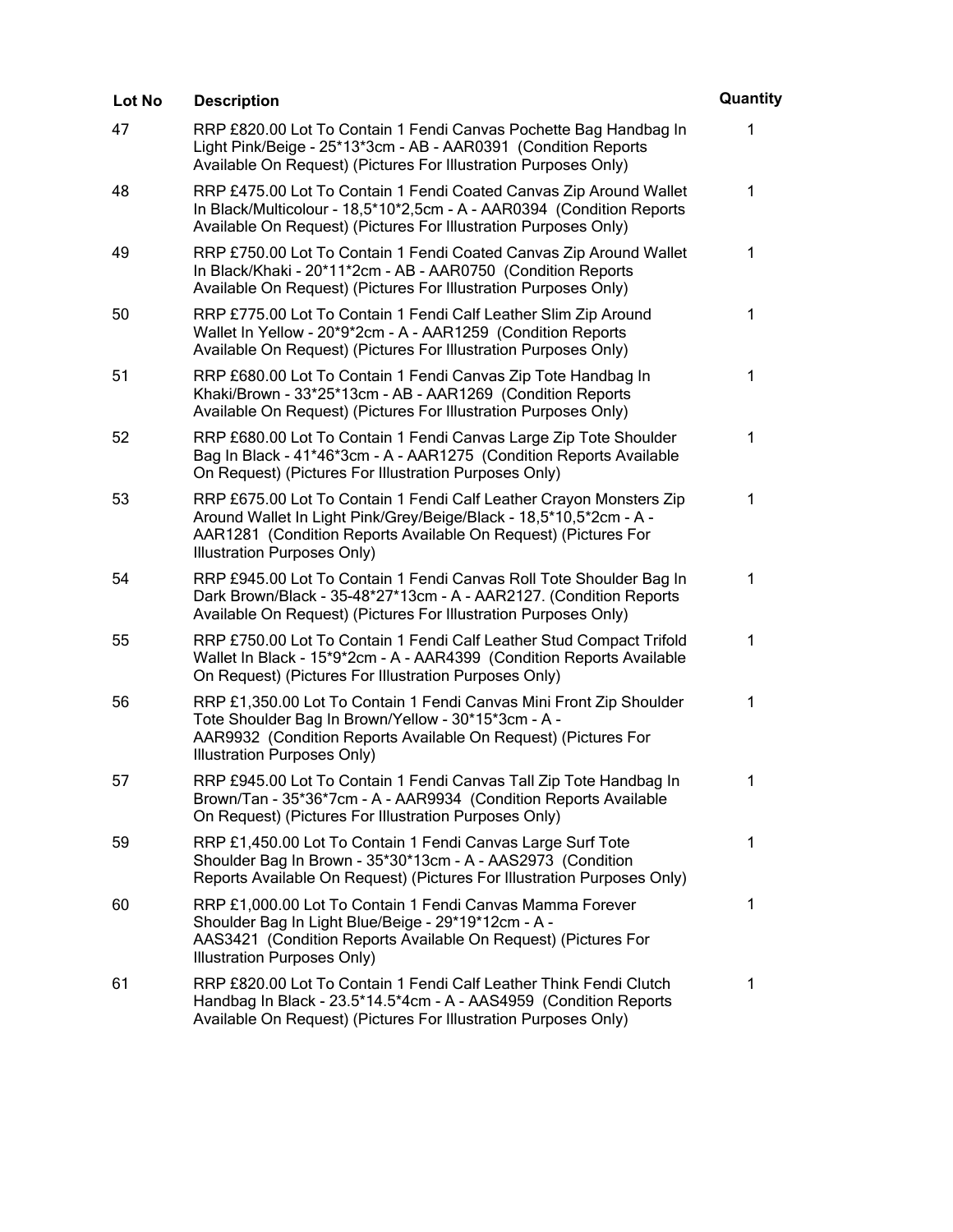| Lot No | <b>Description</b>                                                                                                                                                                                                               | Quantity     |
|--------|----------------------------------------------------------------------------------------------------------------------------------------------------------------------------------------------------------------------------------|--------------|
| 63     | RRP £945.00 Lot To Contain 1 Fendi Calf Leather Top Zip Front Pocket<br>Baguette Shoulder Bag In Black - 28*18*7cm - A - AAS5152 (Condition<br>Reports Available On Request) (Pictures For Illustration Purposes Only)           | $\mathbf{1}$ |
| 64     | RRP £1,350.00 Lot To Contain 1 Fendi Calf Leather Fold Over<br>Baguette Shoulder Bag In Red - 24*18*13cm - A - AAS5693 (Condition<br>Reports Available On Request) (Pictures For Illustration Purposes Only)                     | 1            |
| 65     | RRP £855.00 Lot To Contain 1 Fendi Canvas Drawstring Flap Shoulder<br>Bag Shoulder Bag In Black - 30*18*5cm - A - AAS5694 (Condition<br>Reports Available On Request) (Pictures For Illustration Purposes Only)                  | $\mathbf 1$  |
| 66     | RRP £855.00 Lot To Contain 1 Fendi Calf Leather Selleria Mini Linda<br>Shoulder Bag In Dark Brown - 24*18*10cm - A - AAS5695 (Condition<br>Reports Available On Request) (Pictures For Illustration Purposes Only)               | 1            |
| 67     | RRP £475.00 Lot To Contain 1 Fendi Coated Canvas Vintage Clutch<br>Handbag In Brown/Black - 29*11*10cm - AB - AAS5696. (Condition<br>Reports Available On Request) (Pictures For Illustration Purposes Only)                     | 1            |
| 68     | RRP £945.00 Lot To Contain 1 Fendi Canvas Peak A Boo Shoulder<br>Bag Shoulder Bag In Brown/Beige - 27*25*5cm - A -<br>AAS5697 (Condition Reports Available On Request) (Pictures For<br>Illustration Purposes Only)              | $\mathbf 1$  |
| 69     | RRP £760.00 Lot To Contain 1 Fendi Calf Leather Ltd. Ed. Starts Zip<br>Around Long Wallet In Navy Blue - 19*9*2cm - A - AAS6060 (Condition<br>Reports Available On Request) (Pictures For Illustration Purposes Only)            | $\mathbf{1}$ |
| 70     | RRP £1,050.00 Lot To Contain 1 Fendi Canvas Sweety Hobo Shoulder<br>Bag In Beige/Lilac - 29*18*9cm - A - AAS6346 (Condition Reports<br>Available On Request) (Pictures For Illustration Purposes Only)                           | 1            |
| 71     | RRP £945.00 Lot To Contain 1 Fendi Canvas Borsa Hobo Shoulder<br>Bag In Khaki Green/Brown - 31*28cm - A - AAS6587 (Condition<br>Reports Available On Request) (Pictures For Illustration Purposes Only)                          | 1            |
| 72     | RRP £945.00 Lot To Contain 1 Fendi Canvas Du Jour Bag Handbag In<br>Black - 31*23*13cm - A - AAS6613 (Condition Reports Available On<br>Request) (Pictures For Illustration Purposes Only)                                       | 1            |
| 75     | RRP £1,020.00 Lot To Contain 1 Fendi Coated Canvas Small Tote<br>Shoulder Bag In Brown - 23*17*9cm - A - AAS8989 (Condition Reports<br>Available On Request) (Pictures For Illustration Purposes Only)                           | 1            |
| 76     | RRP £1350 Fendi Small Fold Over Tote Handbag Black/Tobacco -<br>AAS6447 - Grade A - (Bags Are Not On Site, Please Email For Shipping<br>Quote)                                                                                   | 1            |
| 77     | RRP £1,070.00 Lot To Contain 1 Gucci Coated Canvas Small Flap<br>Crossbody Shoulder Bag In Beige/Brown - 21,5*13*4cm - A -<br>AAR0092 (Condition Reports Available On Request) (Pictures For<br>Illustration Purposes Only)      | 1            |
| 82     | RRP £880.00 Lot To Contain 1 Gucci Calf Leather Vintage Bamboo<br>Handle Shoulder Bag Shoulder Bag In Brown - 37*22*13cm - AB -<br>AAR0505 (Condition Reports Available On Request) (Pictures For<br>Illustration Purposes Only) | 1            |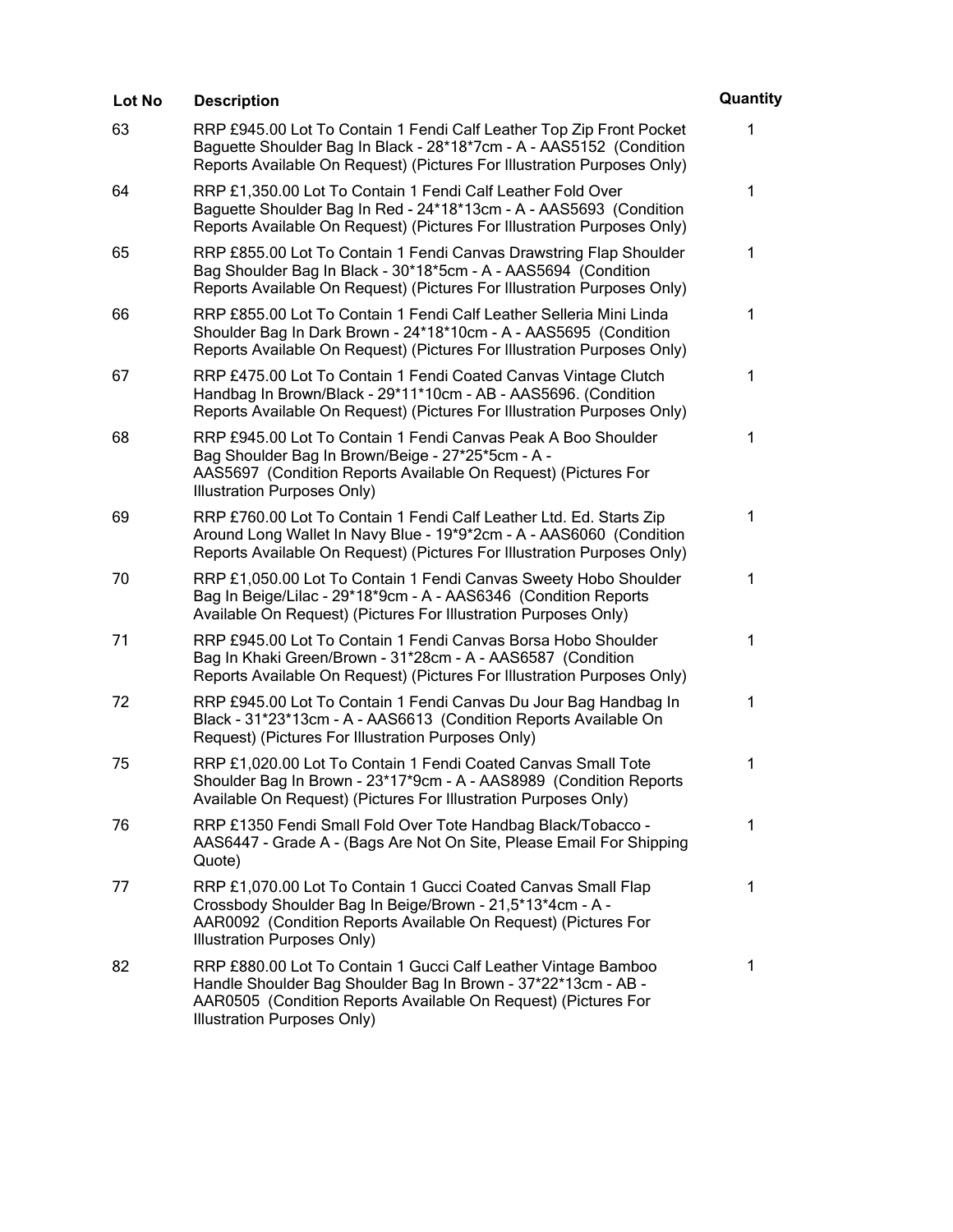| Lot No | <b>Description</b>                                                                                                                                                                                                                | Quantity |
|--------|-----------------------------------------------------------------------------------------------------------------------------------------------------------------------------------------------------------------------------------|----------|
| 83     | RRP £925.00 Lot To Contain 1 Gucci Calf Leather Jockey Boston Bag<br>Shoulder Bag In Ivory - 38*27*14cm - AB - AAR1286 (Condition<br>Reports Available On Request) (Pictures For Illustration Purposes Only)                      | 1        |
| 84     | RRP £1,025.00 Lot To Contain 1 Gucci Coated Canvas Vintage Tall<br>Shoulder Tote Shoulder Bag In Brown - 32*38*7cm - AB -<br>AAR1310 (Condition Reports Available On Request) (Pictures For<br><b>Illustration Purposes Only)</b> | 1        |
| 85     | RRP £880.00 Lot To Contain 1 Gucci Canvas Large Shopping Tote<br>Shoulder Bag In Black - 29*39*15cm - AB - AAR1312 (Condition<br>Reports Available On Request) (Pictures For Illustration Purposes Only)                          | 1        |
| 88     | RRP £1,000.00 Lot To Contain 1 Gucci Calf Leather Accessory Boat<br>Pouch In Tan - 22-27*10,5*9cm - A - AAR2141 (Condition Reports<br>Available On Request) (Pictures For Illustration Purposes Only)                             | 1        |
| 89     | RRP £1,105.00 Lot To Contain 1 Gucci Canvas Large Handle Web Tote<br>Shoulder Bag In Beige/Mustard - 28*31*21cm - A -<br>AAR3001 (Condition Reports Available On Request) (Pictures For<br>Illustration Purposes Only)            | 1        |
| 91     | RRP £1,125.00 Lot To Contain 1 Gucci Calf Leather Sukey Top Handle<br>Shoulder Bag In Khaki - 32*20*13cm - A - AAS0325 (Condition Reports<br>Available On Request) (Pictures For Illustration Purposes Only)                      | 1        |
| 92     | RRP £1,025.00 Lot To Contain 1 Gucci Canvas Eclipse Square<br>Crossbody Shoulder Bag In Beige/Pink - 27,5*23*6cm - AB -<br>AAS0442 (Condition Reports Available On Request) (Pictures For<br>Illustration Purposes Only)          | 1        |
| 93     | RRP £1,030.00 Lot To Contain 1 Gucci Canvas Medium Flat<br>Messenger Shoulder Bag In Pink/Light Pink - 26*24*1cm - A -<br>AAS0451 (Condition Reports Available On Request) (Pictures For<br>Illustration Purposes Only)           | 1        |
| 94     | RRP £1,125.00 Lot To Contain 1 Gucci Calf Leather Creole Hobo<br>Shoulder Bag In Brown - 36*29*1cm - A - AAS0458 (Condition Reports<br>Available On Request) (Pictures For Illustration Purposes Only)                            | 1        |
| 95     | RRP £1,125.00 Lot To Contain 1 Gucci Coated Canvas Small<br>Messenger Bag Shoulder Bag In Beige/Dark Brown - 24*21*1cm - A -<br>AAS0462 (Condition Reports Available On Request) (Pictures For<br>Illustration Purposes Only)     | 1        |
| 96     | RRP £1,125.00 Lot To Contain 1 Gucci Canvas Studded Pelham Tote<br>Shoulder Bag In Black - 31*24*11cm - A - AAS0712 (Condition Reports<br>Available On Request) (Pictures For Illustration Purposes Only)                         | 1        |
| 97     | RRP £1,050.00 Lot To Contain 1 Gucci Canvas Web Medium Tote<br>Shoulder Bag In Beige - 34*36*13cm - AA - AAS0718 (Condition<br>Reports Available On Request) (Pictures For Illustration Purposes Only)                            | 1        |
| 98     | RRP £1,185.00 Lot To Contain 1 Gucci Canvas Indy Shoulder Bag In<br>Black - 40*32*1cm - AA - AAS0719 (Condition Reports Available On<br>Request) (Pictures For Illustration Purposes Only)                                        | 1        |
| 99     | RRP £1,000.00 Lot To Contain 1 Gucci Calf Leather Techno Horsebit<br>Hobo Shoulder Bag In Gray - 40*30*3cm - AA - AAS0720 (Condition<br>Reports Available On Request) (Pictures For Illustration Purposes Only)                   | 1        |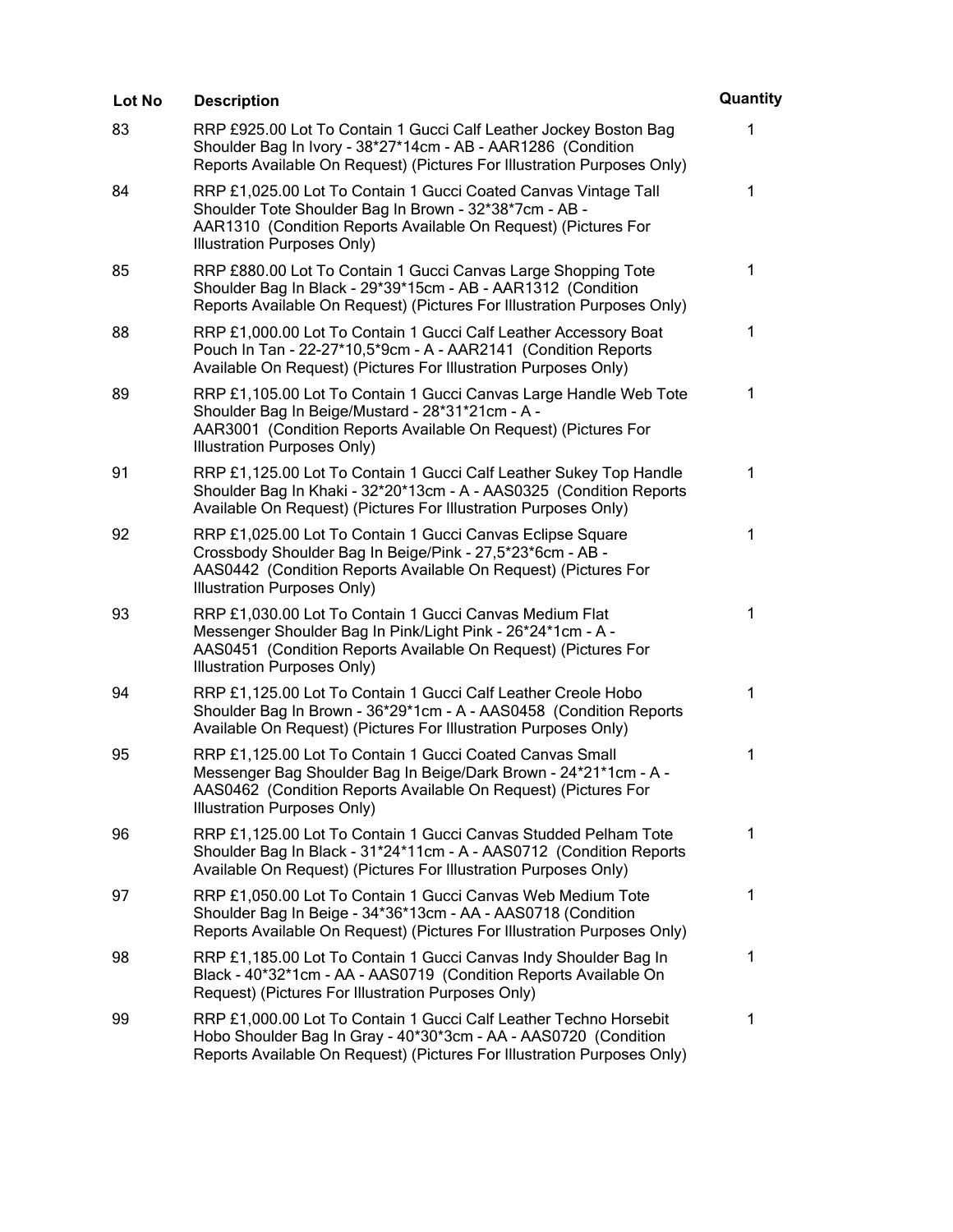| Lot No | <b>Description</b>                                                                                                                                                                                                        | Quantity    |
|--------|---------------------------------------------------------------------------------------------------------------------------------------------------------------------------------------------------------------------------|-------------|
| 100    | RRP £1,125.00 Lot To Contain 1 Gucci Calf Leather Interlocking Hearts<br>Tote Shoulder Bag In Pink - 31*23*13cm - A - AAS0733 (Condition<br>Reports Available On Request) (Pictures For Illustration Purposes Only)       | 1           |
| 101    | RRP £1,030.00 Lot To Contain 1 Gucci Canvas Boston Bag Shoulder<br>Bag In Black - 35*21*9cm - AA - AAS0737 (Condition Reports<br>Available On Request) (Pictures For Illustration Purposes Only)                          | 1           |
| 103    | RRP £1,185.00 Lot To Contain 1 Gucci Calf Leather Square Bamboo<br>Tote Shoulder Bag In Ivory - 30*24*10cm - AB - AAS1022 (Condition<br>Reports Available On Request) (Pictures For Illustration Purposes Only)           | 1           |
| 104    | RRP £1,125.00 Lot To Contain 1 Gucci Coated Canvas Tall Tote<br>Shoulder Bag In Beige/Dark Brown - 29,5*31*12,5cm - A -<br>AAS1164 (Condition Reports Available On Request) (Pictures For<br>Illustration Purposes Only)  | 1           |
| 105    | RRP £1,030.00 Lot To Contain 1 Gucci Canvas Jolicoeur Shoulder Bag<br>In Beige/Gold/Pink - 31,5*26*16cm - A - AAS2030 (Condition Reports<br>Available On Request) (Pictures For Illustration Purposes Only)               | 1           |
| 106    | RRP £1,030.00 Lot To Contain 1 Gucci Canvas Web Princy Tote<br>Shoulder Bag In Beige/Ivory - 38*20*11cm - A - AAS2124 (Condition<br>Reports Available On Request) (Pictures For Illustration Purposes Only)               | $\mathbf 1$ |
| 107    | RRP £1,185.00 Lot To Contain 1 Gucci Canvas Sukey Medium Hobo<br>Shoulder Bag In Beige/Black - 37,5*26*10cm - AA -<br>AAS2128 (Condition Reports Available On Request) (Pictures For<br>Illustration Purposes Only)       | 1           |
| 108    | RRP £1,050.00 Lot To Contain 1 Gucci Canvas Web Zip Messenger<br>Shoulder Bag In Beige/Dark Brown - 29*19*6cm - A -<br>AAS2129 (Condition Reports Available On Request) (Pictures For<br>Illustration Purposes Only)      | $\mathbf 1$ |
| 109    | RRP £1,030.00 Lot To Contain 1 Gucci Canvas Web Waist Pouch In<br>Beige/Brown - 19*15*2cm - A - AAS2149 (Condition Reports Available<br>On Request) (Pictures For Illustration Purposes Only)                             | 1           |
| 110    | RRP £1,030.00 Lot To Contain 1 Gucci Canvas Belt Bag Pouch In<br>Black - 17*12*5,5cm - AA - AAS2160 (Condition Reports Available On<br>Request) (Pictures For Illustration Purposes Only)                                 | 1           |
| 111    | RRP £1,600.00 Lot To Contain 1 Gucci Coated Canvas Large<br>Messenger Bag Shoulder Bag In Beige/Ebony - 35*24*11cm - A -<br>AAS2545 (Condition Reports Available On Request) (Pictures For<br>Illustration Purposes Only) | 1           |
| 112    | RRP £1,000.00 Lot To Contain 1 Gucci Canvas Maui Tote Shoulder<br>Bag In Beige/Tan - 36*30*17cm - A - AAS2917 (Condition Reports<br>Available On Request) (Pictures For Illustration Purposes Only)                       | 1           |
| 113    | RRP £1,125.00 Lot To Contain 1 Gucci Coated Canvas Caleido Clutch<br>Pouch In Black/Beige - 38*25*3cm - A - AAS2979 (Condition Reports<br>Available On Request) (Pictures For Illustration Purposes Only)                 | 1           |
| 114    | RRP £1,025.00 Lot To Contain 1 Gucci Coated Canvas Mini Vertical<br>Tote Handbag In Beige/Magenta - 21*22*2cm - A -<br>AAS5400 (Condition Reports Available On Request) (Pictures For<br>Illustration Purposes Only)      | 1           |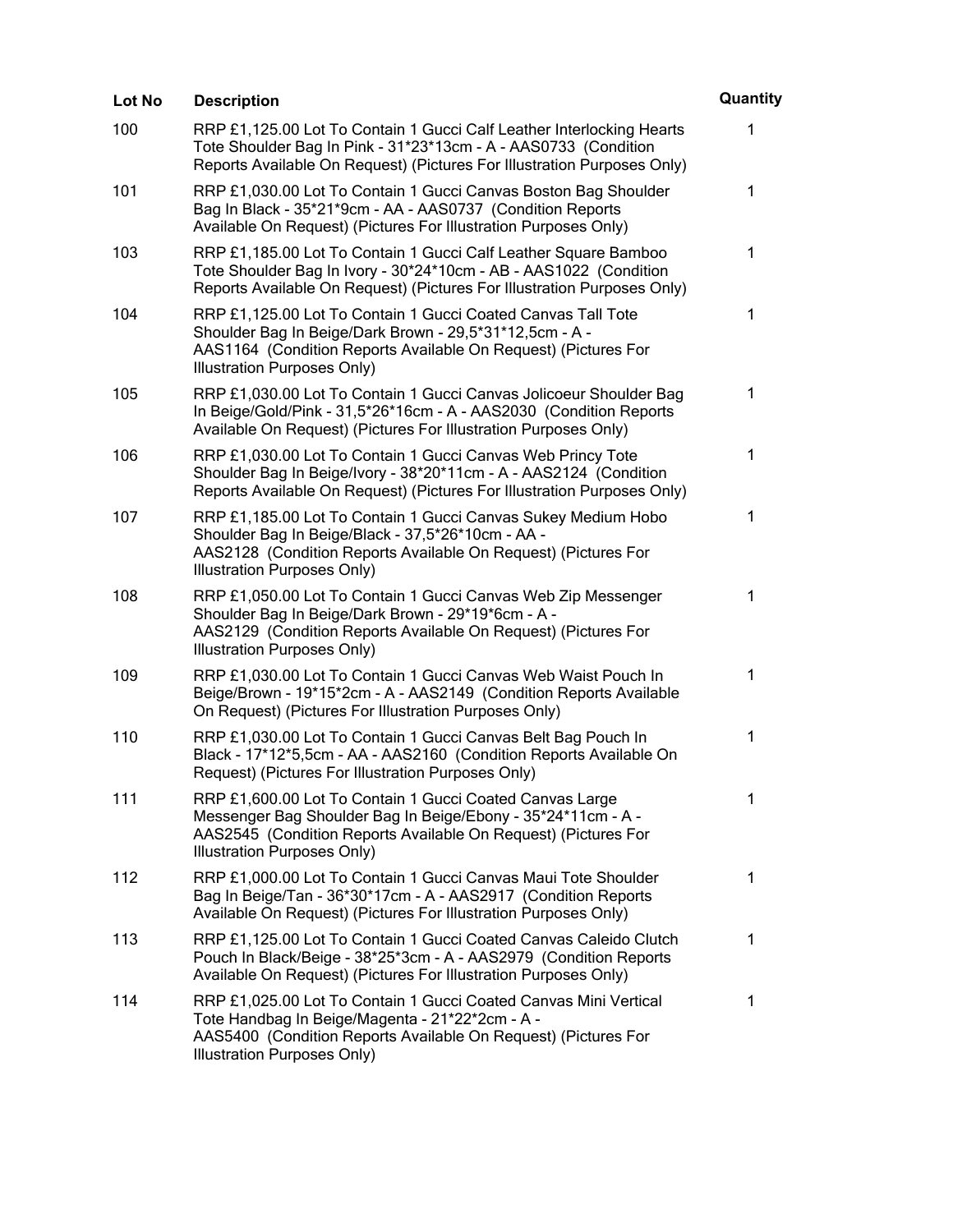| Lot No | <b>Description</b>                                                                                                                                                                                                                                          | Quantity     |
|--------|-------------------------------------------------------------------------------------------------------------------------------------------------------------------------------------------------------------------------------------------------------------|--------------|
| 117    | RRP £1,200.00 Lot To Contain 1 Louis Vuitton Coated Canvas Cite<br>Shoulder Bag In Brown - 24*16*11cm - AB - AAQ9419 (Condition<br>Reports Available On Request) (Pictures For Illustration Purposes Only)                                                  | $\mathbf{1}$ |
| 118    | RRP £1,200.00 Lot To Contain 1 Louis Vuitton Coated Canvas Ellipse<br>Shopping Shoulder Bag In Brown - 24*34*13cm - A -<br>AAS6304 (Condition Reports Available On Request) (Pictures For<br>Illustration Purposes Only)                                    | $\mathbf 1$  |
| 121    | RRP £1,340.00 Lot To Contain 1 Louis Vuitton Coated Canvas Keepall<br>Bandouliere Travel Bag In Brown - 50*26*22cm - AB -<br>AAS6233 (Condition Reports Available On Request) (Pictures For<br>Illustration Purposes Only)                                  | $\mathbf{1}$ |
| 123    | RRP £935.00 Lot To Contain 1 Louis Vuitton Coated Canvas Looping<br>Shoulder Bag In Brown - 28*32*11cm - AB - AAS6729 (Condition<br>Reports Available On Request) (Pictures For Illustration Purposes Only)                                                 | 1            |
| 124    | RRP £1,400.00 Lot To Contain 1 Louis Vuitton Coated Canvas Musette<br>Salsa Shoulder Bag In Brown - 22*24*3cm - A - AAS6004 (Condition<br>Reports Available On Request) (Pictures For Illustration Purposes Only)                                           | 1            |
| 125    | RRP £1,290.00 Lot To Contain 1 Louis Vuitton Coated Canvas Nil<br>Shoulder Bag In Brown - 28*19*10cm - A - AAS3004 (Condition<br>Reports Available On Request) (Pictures For Illustration Purposes Only)                                                    | 1            |
| 126    | RRP £1,450.00 Lot To Contain 1 Louis Vuitton Calf Leather Noe<br>Shoulder Bag In Red - 24*26*18cm - A - AAR7789 (Condition Reports<br>Available On Request) (Pictures For Illustration Purposes Only)                                                       | $\mathbf{1}$ |
| 127    | RRP £700.00 Lot To Contain 1 Louis Vuitton Calf Leather French Purse<br>Wallet In Black - 13,5*9*3cm - AA - AAS0763 (Condition Reports<br>Available On Request) (Pictures For Illustration Purposes Only)                                                   | $\mathbf 1$  |
| 129    | RRP £1,250.00 Lot To Contain 1 Louis Vuitton Coated Canvas Olav<br>Shoulder Bag In Brown - 19*19,5*8cm - A - AAS6291 (Condition<br>Reports Available On Request) (Pictures For Illustration Purposes Only)                                                  | 1            |
| 130    | RRP £1,300.00 Lot To Contain 1 Louis Vuitton Coated Canvas Keepall<br>Bandouliere Shoulder Bag In Ivory - 55*28*25cm - A -<br>AAS6361 (Condition Reports Available On Request) (Pictures For<br>Illustration Purposes Only)                                 | 1            |
| 132    | RRP £1,700.00 Lot To Contain 1 Louis Vuitton Calf Leather Noe<br>Shoulder Bag In Tan - 27*34*16cm - AB - AAR1516 (Condition Reports<br>Available On Request) (Pictures For Illustration Purposes Only)                                                      | 1            |
| 133    | RRP £1,700.00 Lot To Contain 1 Louis Vuitton Calf Leather Noe<br>Shoulder Bag In Red - 27*34*16cm - AB - AAS1421 (Condition Reports<br>Available On Request) (Pictures For Illustration Purposes Only)                                                      | 1            |
| 134    | RRP £1,040.00 Lot To Contain 1 Louis Vuitton Coated Canvas "Limited<br>Edition Takashi Murakami Multicolour" Judy Shoulder Bag In Black -<br>35*24*8cm - AB - AAS6336 (Condition Reports Available On Request)<br>(Pictures For Illustration Purposes Only) | $\mathbf 1$  |
| 135    | RRP £1,040.00 Lot To Contain 1 Louis Vuitton Coated Canvas Thames<br>Shoulder Bag In Brown - 33*25*7cm - A - AAS6287 (Condition Reports<br>Available On Request) (Pictures For Illustration Purposes Only)                                                  | 1            |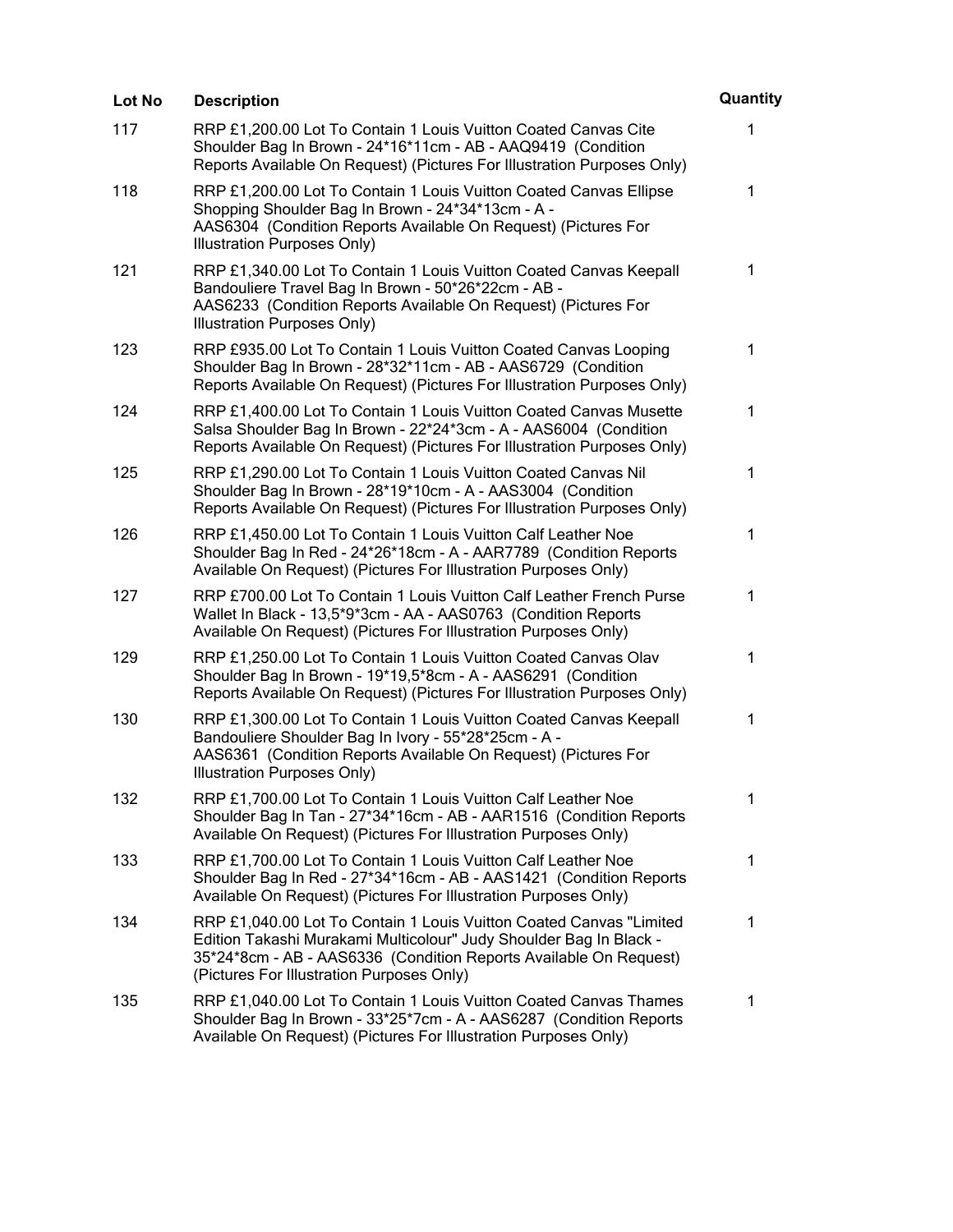| Lot No | <b>Description</b>                                                                                                                                                                                                                                                                            | Quantity |
|--------|-----------------------------------------------------------------------------------------------------------------------------------------------------------------------------------------------------------------------------------------------------------------------------------------------|----------|
| 136    | RRP £1,850.00 Lot To Contain 1 Louis Vuitton Coated Canvas Priscilla<br>Handbag In White - 27*22*18cm - AB - AAS8917 (Condition Reports<br>Available On Request) (Pictures For Illustration Purposes Only)                                                                                    | 1        |
| 137    | RRP £1,600.00 Lot To Contain 1 Louis Vuitton Coated Canvas Beverly<br>Shoulder Bag In Brown - 41*31*11cm - AB - AAS7145 (Condition<br>Reports Available On Request) (Pictures For Illustration Purposes Only)                                                                                 | 1        |
| 138    | RRP £1,040.00 Lot To Contain 1 Louis Vuitton Coated Canvas Ltd. Ed.<br>"Takashi Murakami Multicolour" Accessory Pouch Shoulder Bag In<br>Black - 21*13*3cm - AB - AAR6933 (Condition Reports Available On<br>Request) (Pictures For Illustration Purposes Only)                               | 1        |
| 140    | RRP £1,500.00 Lot To Contain 1 Louis Vuitton Coated Canvas<br>Montorgueil Shoulder Bag In Brown - 30*20*13cm Drop: 20cm - AB -<br>AAS2848 (Condition Reports Available On Request) (Pictures For<br>Illustration Purposes Only)                                                               | 1        |
| 141    | RRP £1,080.00 Lot To Contain 1 Louis Vuitton Coated Canvas<br>Broadway Shoulder Bag In Brown - 35*26*12cm - A -<br>AAS8918 (Condition Reports Available On Request) (Pictures For<br>Illustration Purposes Only)                                                                              | 1        |
| 142    | RRP £2,060.00 Lot To Contain 1 Louis Vuitton Coated Canvas Jeune<br>Fille Shoulder Bag In Brown - 25*18*5,5cm - AB - AAS8842 (Condition<br>Reports Available On Request) (Pictures For Illustration Purposes Only)                                                                            | 1        |
| 143    | RRP £1,040.00 Lot To Contain 1 Louis Vuitton Coated Canvas Keepall<br>Shoulder Bag In Brown - 45*24*20cm - AB - AAS0294 (Condition<br>Reports Available On Request) (Pictures For Illustration Purposes Only)                                                                                 | 1        |
| 144    | RRP £775.00 Lot To Contain 1 Louis Vuitton Calf Leather Ltd. Ed.<br>Pochette Cles Case In Light Pink/Red - 13*9cm - AA -<br>AAQ9379 (Condition Reports Available On Request) (Pictures For<br>Illustration Purposes Only)                                                                     | 1        |
| 146    | RRP £775.00 Lot To Contain 1 Louis Vuitton Canvas Lucille Shoulder<br>Bag In Green - 28*19*8cm - AB - AAR0668 (Condition Reports<br>Available On Request) (Pictures For Illustration Purposes Only)                                                                                           | 1        |
| 147    | RRP £675.00 Lot To Contain 1 Louis Vuitton Monogram Canvas Good<br>Luck Bracelet In Pink/Beige - Diameter: 7cm, Width: 1,5cm - AB -<br>AAR0722 (Condition Reports Available On Request) (Pictures For<br>Illustration Purposes Only)                                                          | 1        |
| 149    | RRP £680.00 Lot To Contain 1 Louis Vuitton Stainless Steel without<br>Nickel Enamel Square Cufflinks & Cufflinks Case Accessories In Blue -<br>Cufflink size: 1,2*1,2cm, Case size: 8*6cm - A - AAR1747 (Condition<br>Reports Available On Request) (Pictures For Illustration Purposes Only) | 1        |
| 150    | RRP £1,000.00 Lot To Contain 1 Louis Vuitton Calf Leather Danube<br>Black Stitching Shoulder Bag In Green - 15*20*4cm - A -<br>AAR1855 (Condition Reports Available On Request) (Pictures For<br>Illustration Purposes Only)                                                                  | 1        |
| 151    | RRP £775.00 Lot To Contain 1 Louis Vuitton Coated Canvas<br>Compiegne Shoulder Bag In Brown - 27,5*17*6,5cm - AB -<br>AAR2226 (Condition Reports Available On Request) (Pictures For<br>Illustration Purposes Only)                                                                           | 1        |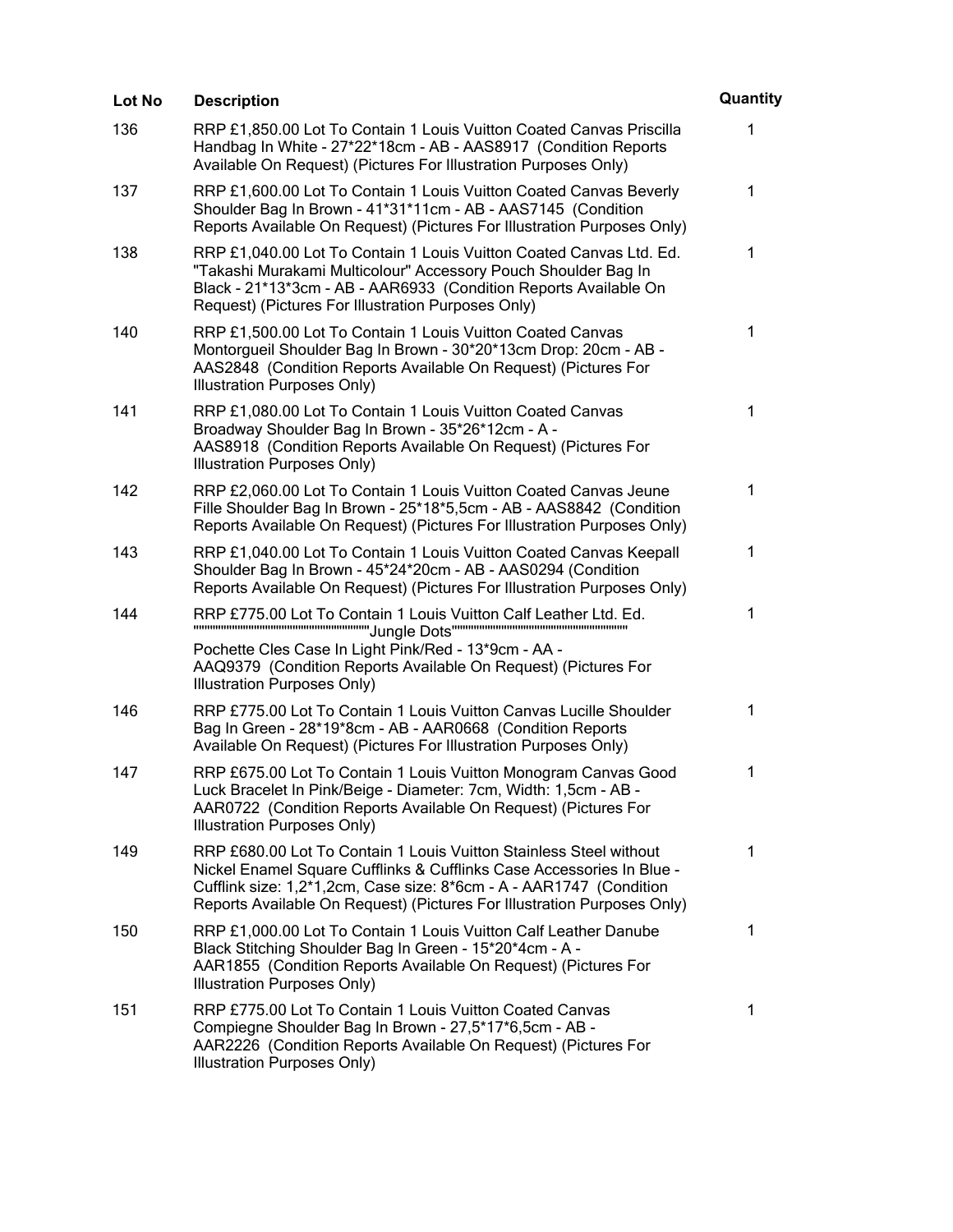| Lot No | <b>Description</b>                                                                                                                                                                                                                           | Quantity     |
|--------|----------------------------------------------------------------------------------------------------------------------------------------------------------------------------------------------------------------------------------------------|--------------|
| 153    | RRP £875.00 Lot To Contain 1 Louis Vuitton Coated Canvas Excentri<br>Cite Handbag In Brown - 24*24*7cm - AB - AAR7232 (Condition<br>Reports Available On Request) (Pictures For Illustration Purposes Only)                                  | 1            |
| 154    | RRP £1,000.00 Lot To Contain 1 Louis Vuitton Calf Leather Reverie<br>Shoulder Bag In Black - 28*20*5cm - AA - AAR8714 (Condition Reports<br>Available On Request) (Pictures For Illustration Purposes Only)                                  | 1            |
| 156    | RRP £1,000.00 Lot To Contain 1 Louis Vuitton Calf Leather Pochette<br>Jour Pouch In Taupe - 24*17*1,5cm - AA - AAS0155 (Condition<br>Reports Available On Request) (Pictures For Illustration Purposes Only)                                 | 1            |
| 158    | RRP £935.00 Lot To Contain 1 Louis Vuitton Calf Leather Poche<br>Documents Handbag In Black - 38*28*2cm - AA - AAS1082 (Condition<br>Reports Available On Request) (Pictures For Illustration Purposes Only)                                 | 1            |
| 160    | RRP £875.00 Lot To Contain 1 Louis Vuitton Calf Leather Kaluga<br>Pouch In Black - 22*15*6,5cm - A - AAS2372 (Condition Reports<br>Available On Request) (Pictures For Illustration Purposes Only)                                           | 1            |
| 161    | RRP £1,200.00 Lot To Contain 1 Louis Vuitton Calf Leather Rare<br>Vintage Noe Shoulder Bag In Gold - 27*34*16cm - AB -<br>AAS2384 (Condition Reports Available On Request) (Pictures For<br>Illustration Purposes Only)                      | $\mathbf 1$  |
| 162    | RRP £875.00 Lot To Contain 1 Louis Vuitton Calf Leather Omaha<br>Shoulder Bag In Caffe Brown - 34*26*11cm - A - AAS2685 (Condition<br>Reports Available On Request) (Pictures For Illustration Purposes Only)                                | $\mathbf{1}$ |
| 163    | RRP £1,400.00 Lot To Contain 1 Louis Vuitton Coated Canvas Dayton<br>Shoulder Bag In Black/Grey - 32,5*26,*8cm - AB - AAS2814 (Condition<br>Reports Available On Request) (Pictures For Illustration Purposes Only)                          | 1            |
| 164    | RRP £935.00 Lot To Contain 1 Louis Vuitton Calf Leather Limelight<br>Clutch Handbag In Brown - 24*24*2cm - A - AAS3002 (Condition<br>Reports Available On Request) (Pictures For Illustration Purposes Only)                                 | 1            |
| 165    | RRP £780.00 Lot To Contain 1 Louis Vuitton Calf Leather Cosmetic<br>Pouch In Fuchsia - 17*10,5*6cm - AA - AAS3075 (Condition Reports<br>Available On Request) (Pictures For Illustration Purposes Only)                                      | 1            |
| 166    | RRP £1,350.00 Lot To Contain 1 Louis Vuitton Calf Leather Riveting<br>Shoulder Bag In Ivory - 33*20*16cm - A - AAS4874 (Condition Reports<br>Available On Request) (Pictures For Illustration Purposes Only)                                 | 1            |
| 167    | RRP £650.00 Lot To Contain 1 Louis Vuitton Coated Canvas Emilie<br>Flower Charm Wallet In Brown/Rose Ballerine/Hot Pink - 19*10*1.5cm -<br>A - AAS5527 (Condition Reports Available On Request) (Pictures For<br>Illustration Purposes Only) | 1            |
| 168    | RRP £1,200.00 Lot To Contain 1 Louis Vuitton Coated Canvas<br>Trocadero Shoulder Bag In Brown - 23*14,5*5cm - A -<br>AAS5646 (Condition Reports Available On Request) (Pictures For<br>Illustration Purposes Only)                           | $\mathbf 1$  |
| 169    | RRP £935.00 Lot To Contain 1 Louis Vuitton Calf Leather Kasbek<br>Handbag In Grizzli Brown - 36*42.5*13.5cm - A - AAS5831 (Condition<br>Reports Available On Request) (Pictures For Illustration Purposes Only)                              | $\mathbf 1$  |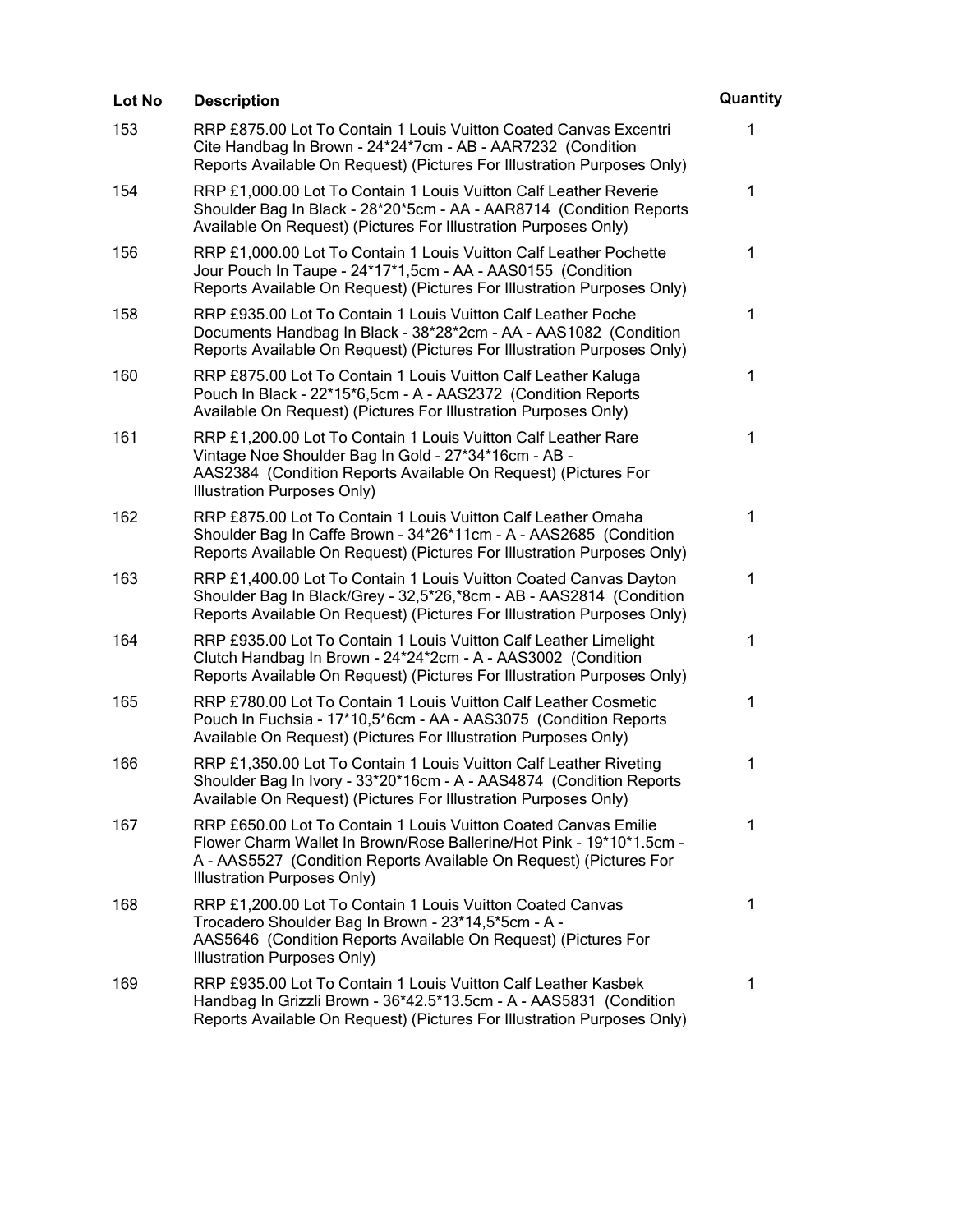| Lot No | <b>Description</b>                                                                                                                                                                                                                                                            | Quantity     |
|--------|-------------------------------------------------------------------------------------------------------------------------------------------------------------------------------------------------------------------------------------------------------------------------------|--------------|
| 170    | RRP £875.00 Lot To Contain 1 Louis Vuitton Calf Leather Bicolor Sarah<br>Wallet In Cyan/Citron - 19*10*3cm - AA - AAS5945 (Condition Reports<br>Available On Request) (Pictures For Illustration Purposes Only)                                                               | $\mathbf{1}$ |
| 171    | RRP £780.00 Lot To Contain 1 Louis Vuitton Calf Leather Comette<br>Wallet In Magnolia - 19.5*10.5*2.5cm - A - AAS5954 (Condition<br>Reports Available On Request) (Pictures For Illustration Purposes Only)                                                                   | 1            |
| 174    | RRP £1,200.00 Lot To Contain 1 Louis Vuitton Calf Leather Ltd. Ed.<br>"Marc Jacobs 2006" Havane Stamped Trunk Handbag In Gray -<br>30*20*10.5cm - A - AAS6285 (Condition Reports Available On<br>Request) (Pictures For Illustration Purposes Only)                           | 1            |
| 175    | RRP £1,000.00 Lot To Contain 1 Louis Vuitton Calf Leather Avalon<br>Shoulder Bag In Citrine - 25*24.5*11cm - AA - AAS6356 (Condition<br>Reports Available On Request) (Pictures For Illustration Purposes Only)                                                               | 1            |
| 176    | RRP £1,000.00 Lot To Contain 1 Louis Vuitton Coated Canvas "Limited<br>Edition Christopher Nemeth Rope" Pochette Voyage Shoulder Bag In<br>Black/Grey - 26*20*5cm - A - AAS6292 (Condition Reports Available<br>On Request) (Pictures For Illustration Purposes Only)         | 1            |
| 177    | RRP £1,750.00 Lot To Contain 1 Louis Vuitton Coated Canvas Nice<br>Handbag In Brown - 23*17*12.5cm - A - AAS6478 (Condition Reports<br>Available On Request) (Pictures For Illustration Purposes Only)                                                                        | 1            |
| 178    | RRP £1,850.00 Lot To Contain 1 Louis Vuitton Coated Canvas Speedy<br>Bandouliere Shoulder Bag In Aube - 25*20*13cm - AA - AAS6507<br>(Condition Reports Available On Request) (Pictures For Illustration<br>Purposes Only)                                                    | 1            |
| 179    | RRP £1,200.00 Lot To Contain 1 Louis Vuitton Calf Leather Ltd. Ed.<br>"Spring 2007 Collection x Marc Jacobs Collaboration" Riveting Shoulder<br>Bag In Black - 33*18*15cm - A - AAS6536 (Condition Reports Available<br>On Request) (Pictures For Illustration Purposes Only) | 1            |
| 180    | RRP £750.00 Lot To Contain 1 Louis Vuitton Calf Leather Discovery<br>Compact Wallet In Navy - 106*3cm - A - AAS6549 (Condition Reports<br>Available On Request) (Pictures For Illustration Purposes Only)                                                                     | 1            |
| 181    | RRP £1,600.00 Lot To Contain 1 Louis Vuitton Coated Canvas Ltd. Ed.<br>"LV America's Cup Edition" Kabul shoulder Bag In Red - 55*27*22cm -<br>AB - AAS6721 (Condition Reports Available On Request) (Pictures For<br>Illustration Purposes Only)                              | 1            |
| 182    | RRP £855.00 Lot To Contain 1 Louis Vuitton Coated Canvas Sarah<br>Wallet Retiro Wallet In Brown/Red - 19*10.5*2cm - A -<br>AAS6758 (Condition Reports Available On Request) (Pictures For<br>Illustration Purposes Only)                                                      | 1            |
| 183    | RRP £1,350.00 Lot To Contain 1 Louis Vuitton Coated Canvas<br>Sunshine shoulder Bag In Gradient Pink - 40*38*25cm - A -<br>AAS6773 (Condition Reports Available On Request) (Pictures For<br>Illustration Purposes Only)                                                      | $\mathbf 1$  |
| 185    | RRP £855.00 Lot To Contain 1 Louis Vuitton Calf Leather Portefeuille<br>Virtuose Wallet In Aube - 20*11*1,5cm - A - AAS7287 (Condition<br>Reports Available On Request) (Pictures For Illustration Purposes Only)                                                             | 1            |